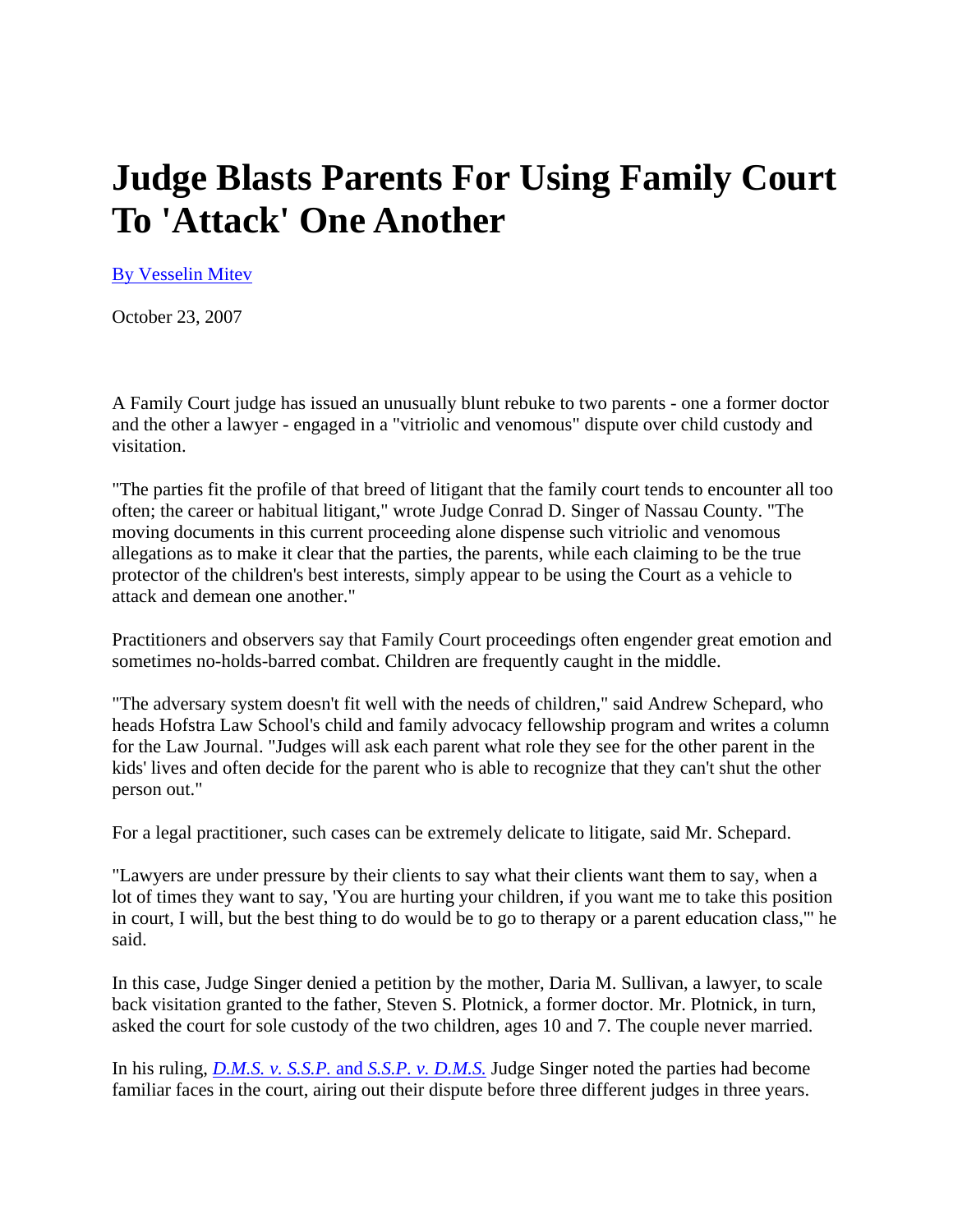## **The decision will be published Thursday.**

According to the decision, a court-ordered Department of Social Services investigation of both parties produced two reports - one dated July 1, 2007, and another Sept. 5, 2007 - that were only disclosed to the litigants' attorneys. Relying on counsel to explain to the parties the "heartwrenching" impact the proceedings were having on the children, Judge Singer chastised the parents for reappearing in court.

"A reading of all the moving documents in this case make it clear the parents have lost sight of the true purpose of these proceedings long ago and appear to be solely interested in ripping the other to shreds," said the judge.

The mother's accusation that the father was a "pathological liar" was not reason enough to modify the visitation agreement Ms. Sullivan had accepted, ruled the judge, noting the label was tossed about freely by both sides.

"Even assuming the father does regularly lie to the children and others, the mother does not assert that this is a new situation and something she was unaware of," Judge Singer wrote. "While the Court does not pretend to be an expert in this particular 'pathology,' it is hard to believe that the pathology suddenly arose and did not exist prior to either of the two previous orders being entered into on consent."

Nor, said the judge, did visitation by their father at "inconvenient" times rise to the level of a change in circumstance and warrant scaling back the visitations to alternate weekends. The judge also declined to grant a "right of first refusal" to Ms. Sullivan in the event Mr. Plotnick sought a child-care provider when he cares for the children.

## **'Offensive Mudslinging'**

Among the allegations lobbed by Mr. Plotnick in support of his custody application was that his former wife led a lesbian lifestyle, forced him to use a punch-clock when dropping off the children and violated attorney-client privilege.

"This offensive mudslinging has bordered on the bizarrely comical when the father, a former doctor, accused the mother, a lawyer, of violating attorney-client privilege by addressing some of the father's legal problems in her petition papers," wrote the judge.

"To point out how inappropriate this was, the father then gave an example that, as her doctor, he would violate doctor-patient privilege by discussing some of the mother's medical history."

The discussion of Ms. Sullivan's medical history did not sway the court to take Mr. Plotnick's side. However, allegations of interference with visitation, a history of drug abuse and fiscally irresponsible behavior by Ms. Sullivan could, if proven true, change the custody arrangement, Judge Singer said.